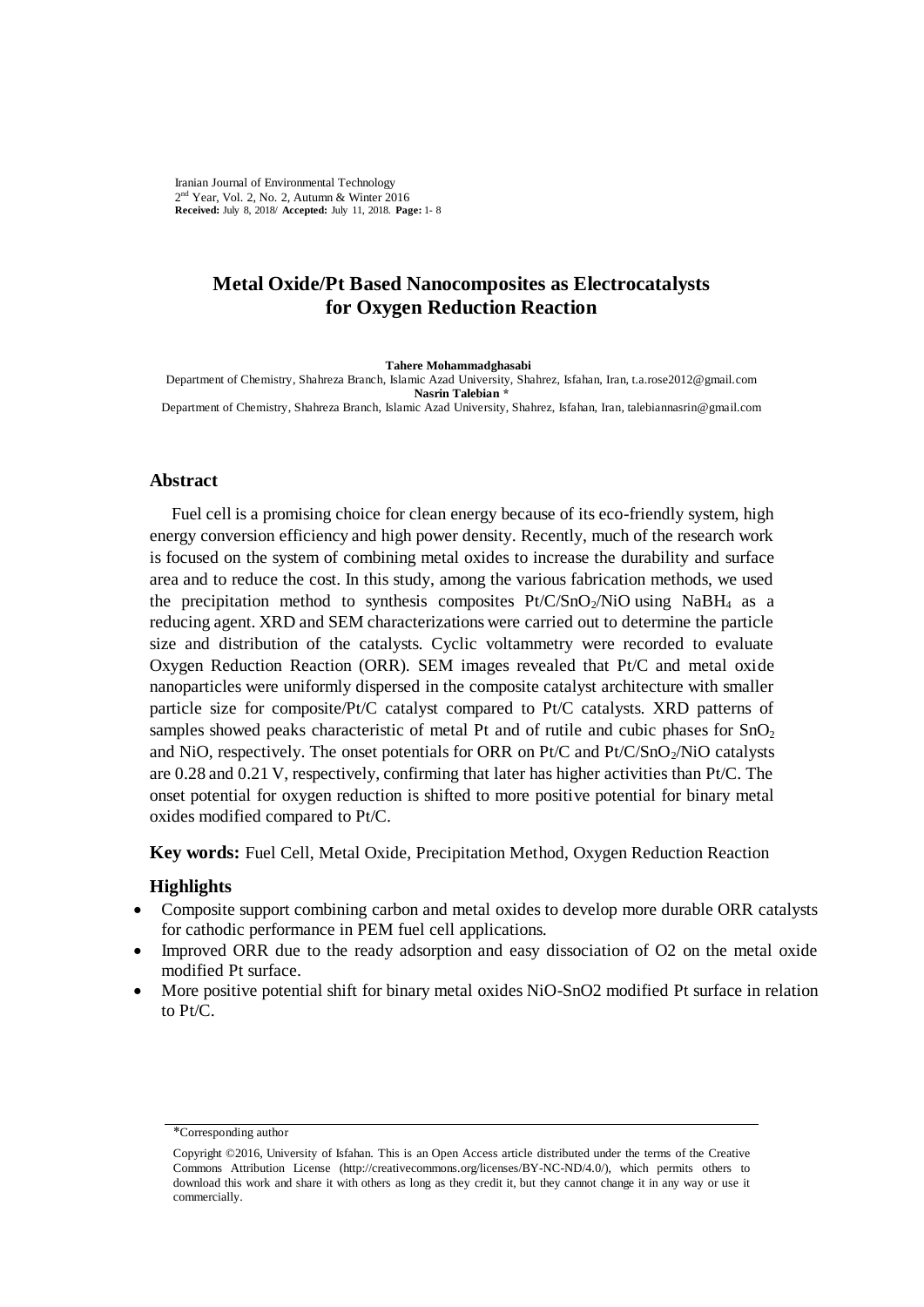### **Introduction**

Proton exchange membrane fuel cells (PEMFCs) have received considerable attention in recent years as alternative energy devices for transportation and portable power generation applications (1). However, two main challenges limit the application of fuel cells in transport (2): (i) the sluggish kinetics of the Oxygen Reduction Reaction (ORR) on the cathode side due to the formation of –OH species at +0.8 V, which inhibits further reduction of oxygen and hence, results in loss of performance (3) and then, more active catalysts should be used (4); and (ii) the high cost of the whole device limits their commercialization (5). However, the highest electrocatalytic activity is still gained at Pt and Pt-based alloys.

It has been shown that several factors can diminish the lifetime of PEMFCs including (1) catalyst dissolution, (2) catalyst particle sintering, (3) membrane thinning, and (4) carbon-support corrosion  $(6, 7)$ .

The cathode performance improvement could be achieved using supported Pt catalysts of higher surface area and lower platinum loading including Pt-based alloys with transition metals such as Sn (8) and Ni (9). Tin  $oxide$  (SnO<sub>2</sub>), with n-type semiconducting property, high electronic conductivity, and good Electrochemicalical stability, has been proposed as a potential catalyst support material for fuel cell application (10, 11). In addition, NiO showed an excellent Electrochemicalical performance as an electrode material for lithium ion batteries and fuel cells (12). These properties recommend consideration of NiO as an alternative catalyst support. However, its low electrical conductivity prevents its use in fuel cells. Carbon (e.g., Vulcan XC-72) is the typical catalyst support material for PEM-based fuel cells due to its large surface area, high electrical conductivity, and well-developed pore structure (13).

The potential of the cathode can reach as high as 1.5 V, causing severe carbon corrosion as indicated by the following reaction (14):

 $C + 2H_2O \rightarrow CO_2 + 4H^+ + 4e^ (E_0 = 0.207 \text{ V} \text{ vs. NHE} \text{ at} 25 \text{ °C})$ 

The Electrochemicalical corrosion of the carbon support causes: (i) agglomeration and sintering of the Pt catalyst particles, resulting in a decreased Electrochemicalical surface area of the catalyst; (ii) electrically isolated Pt particles that are detached from the support. These effects result in a rapid degradation of the Pt catalyst and thus shorten the lifetime of the PEMFC. Therefore, more robust non-carbon support materials, such as metal oxides, are needed. Metal-metal oxide catalysts have been investigated as possible co-catalysts that are believed to operate via the bifunctional mechanism  $(15)$ .

In this study, Pt catalyst was precipitated on Vulcan XC-72R containing 10 wt. % NiO and  $SnO<sub>2</sub>$  using NaBH<sub>4</sub> as a reducing agent. XRD and SEM characterizations were carried out to determine the particle size and distribution of the catalysts. Cyclic voltammetry and linear sweep voltammetry were recorded to evaluate Oxygen Reduction Reaction (ORR) performance.

There is not such a study, to the best of our knowledge, with the composite support combining carbon and metal oxides to develop more durable ORR catalysts for cathodic performance in PEM fuel cell applications.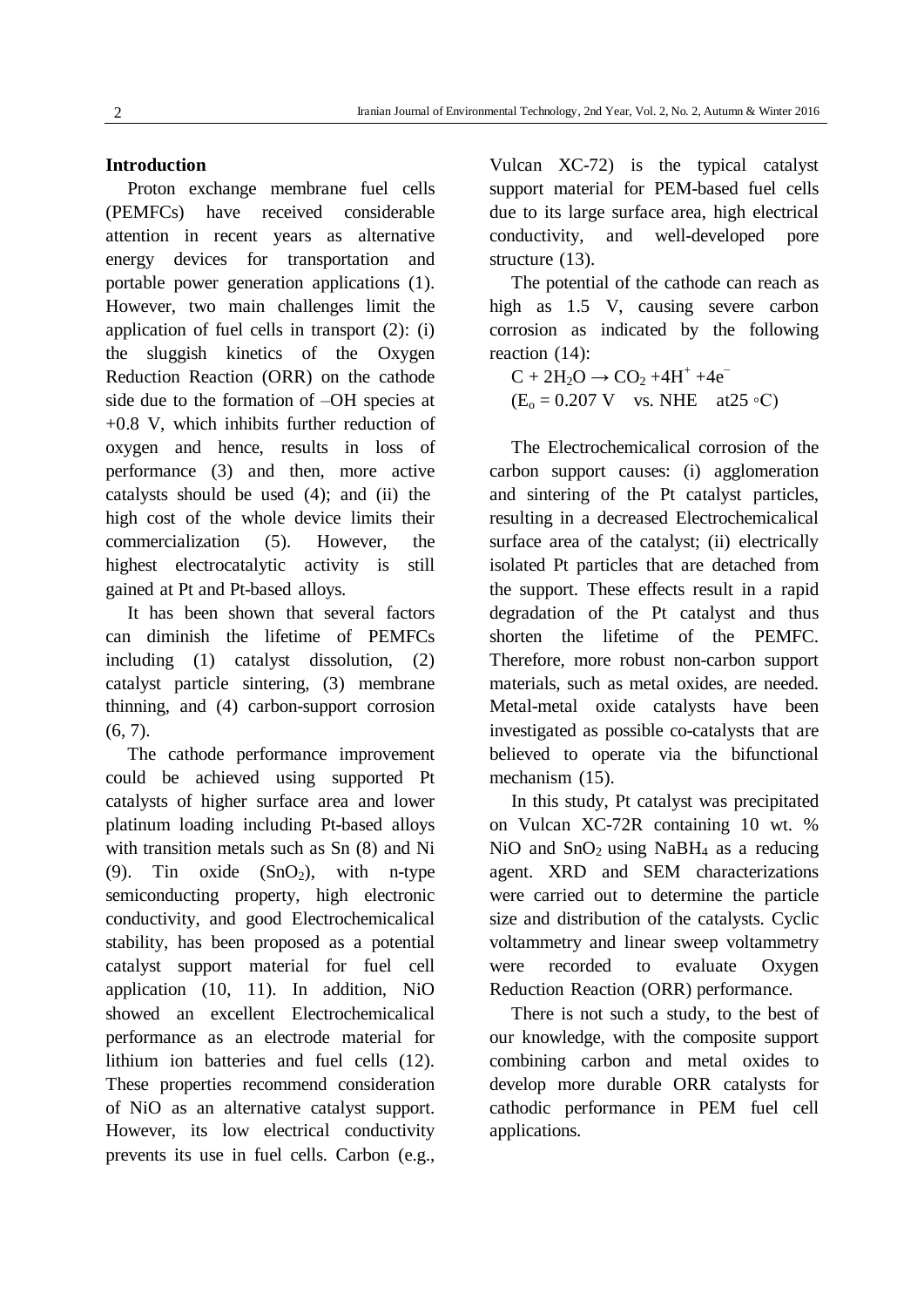#### **Experimental**

**Reagents:**SnCl<sub>2</sub>.2H<sub>2</sub>O, Ni(NO<sub>3</sub>)<sub>2</sub>·6H<sub>2</sub>O and  $K_2(Pt(OH)_6)$  was used as Sn, Ni and Pt precursor, respectively. Vulcan XC-72R carbon black was purchased from Cabot Corp., USA with a specific surface area (BET) of 240  $m^2$   $g^{-1}$  and an average particle size of 40 nm. Ethanol, NaBH4, isopropanol, citric acid, NaOH, and  $H<sub>2</sub>SO<sub>4</sub>$ were obtained from Sigma–Aldrich, Germany. Nafion (perfluorosulphonic acid– PTFE copolymer, 5 wt.% solution), ethylene glycol and 1,2-dimethoxyethane were purchased from Fluka. All chemicals were used as received without further purification. De-ionized water was used to prepare the solutions.

**Pt– SnO2/NiO/C electrocatalysts preparation:** Preparation of Pt/C/SnO<sub>2</sub>/NiO electrocatalysts: Supporting NiO and SnO<sup>2</sup> on Vulcan XC-72R carbon black by the precipitation method, followed by the chemical reduction of Pt precursor salt using NaBH<sup>4</sup> as the reducing agent. The detailed steps of the catalyst manufacture were as follows: an appropriate amount of  $Ni(NO<sub>3</sub>)<sub>2</sub>·6H2O$  and  $SnCl<sub>2</sub>·2H<sub>2</sub>O$  ( 10 wt.%) was weighed and dissolved in a suspension of Vulcan XC-72R carbon black in double distilled water. Drops of 1 M NaOH solution were added to the mixture to maintain its pH value at 10 during the constant stirring for 3 h. This induces the formation of small and uniform nanoparticles. The resulting powder was then filtered and washed with double distilled, dried at 80 ◦C. Calcination step at 600 ◦C was performed in air muffle for 3 h to form  $SnO_2/NiO/C$  catalyst. The corresponding volume of  $KPt(OH)_6$  (Pt loading 10 wt.%) was added in a suspension of NiO/C powder in double distilled water, sonicated and the reduction step was performed by adding NaBH4 solution slowly with continuous stirring for 3 h. The formed Pt/C/SnO2/NiO catalyst was then filtered and washed, and drying step was performed in an air oven at 80 ◦C for 6 h.

The electrocatalyst ink was prepared by ultrasonicating 10 mg of electrocatalyst in 500 ml of ethanol followed by adding 25 ml of Nafion (5 wt%) and ultasonicated further. 2 ml of the ink was drop casted over glassy carbon electrode using micropipette. The electrode was dried in ambient condition.

For material characterization, The X-ray powder diffraction (XRD) pattern of material was collected on a Bruker, D8 ADVANCE XRD diffraction spectrometer with a Cu  $K_{\Box}$  line at 1.5406 A and a Ni filter for an angle range of  $2h = 10-90^{\circ}$  for the determination of crystal structure of composite support as well as their supported catalysts. The morphology of the materials was observed on a Philips, XL30 scanning electron microscope (SEM) with an accelerating voltage of 17 kV.

**Electrochemicalical measurements of the electrocatalysts:** Cyclic voltammetries were recorded to evaluate ORR performance. Cyclic voltammograms were obtained in a conventional three electrode Electrochemicalical cell. The working electrode used for Electrochemicalical measurement was glassy carbon electrode of diameter 3mm with a thin layer of electrocatalyst ink drop casted over it. A Pt electrode used as the counter electrode and an Ag/AgCl electrode saturated with 1 M KCl was used as the reference electrode.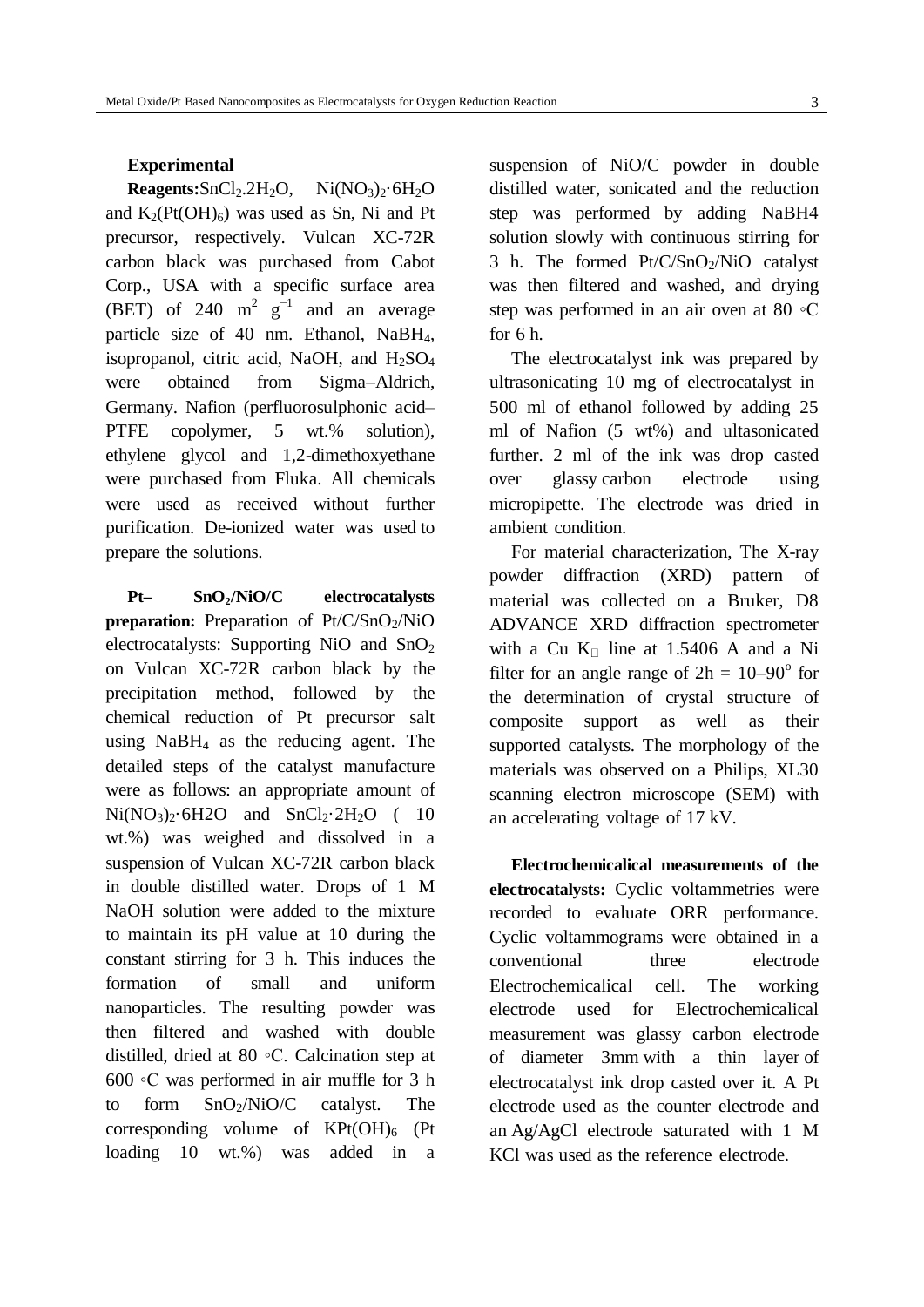#### **Results and Discussion**

**Structural characterization:** Fig. 1 shows the XRD patterns of synthesized Pt/SnO<sub>2</sub>/NiO catalyst. The SnO<sub>2</sub> peaks at can be respectively indexed to the (1 1 0), (1 0 1), (2 0 0), and (2 1 1) reflections of cassiterite SnO<sub>2</sub> (JCPDS no. 41-1445). NiO with a cubic structure (bunsenite, NaCl type structure) was observed ((JCPDS no. 44- 1159). The presence of metallic Pt is also clearly revealed by the peak at 39.9◦ and 46.2◦ attributed to the Pt  $(1\ 1\ 1)$  and  $(2\ 0\ 0)$ reflection, respectively (JCPDS no. 1-1311)

(16). The broadening of two peaks indicates the small particle size of Pt.

**Morphological analysis:** As shown in Fig. 2, SnO<sub>2</sub> and NiO nanoparticles are uniformly dispersed on the surface Pt/C support. SEM images revealed that Pt/C and metal oxide nanoparticles were uniformly dispersed in the composite catalyst architecture with smaller particle size for composite/Pt/C catalyst compared to C catalysts.



Fig. 1- XRD pattern of Pt/C and Pt-NiO/SnO<sub>2</sub> electrocatalysts.



Fig. 2- SEM images of Pt/C (left) and Pt–NiO/SnO<sub>2</sub> electrocatalysts (right).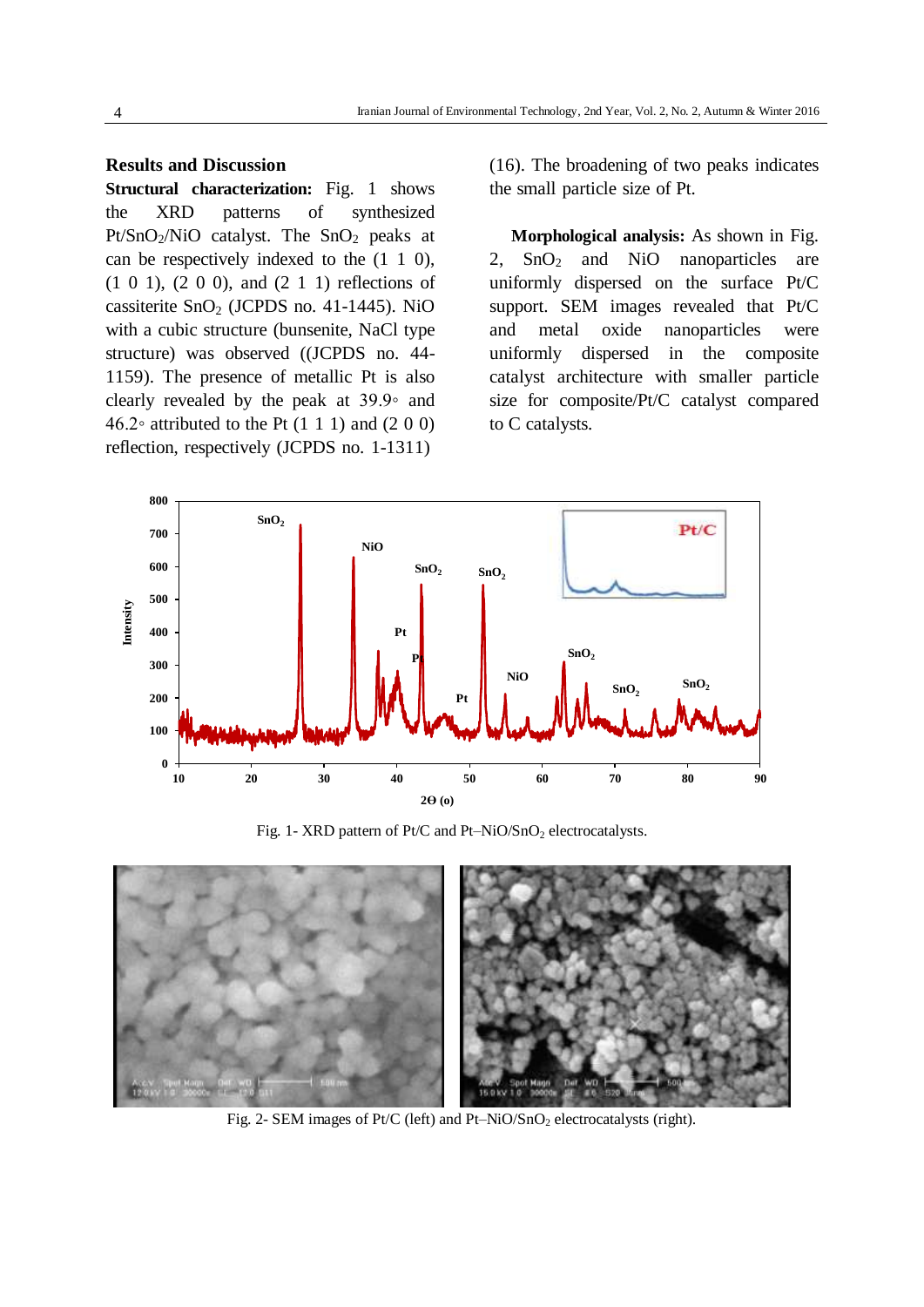**Electrochemicalical measurements results:** Cyclic voltammetric technique has been proven to be very useful in obtaining information on the stability in the reaction media and participation of the active sites on the electrode surfaces. The cyclic voltammograms of both Pt/C and Pt/C/SnO2/NiO are presented in Fig. 3. Cyclic voltammograms of typical Pt features are obtained, with H<sup>2</sup> adsorption/desorption regions and Pt oxidation/reduction peaks. The onset

potentials for ORR on Pt/C and  $Pt/C/SnO<sub>2</sub>/NiO$  catalysts are 0.28 and 0.21 V, respectively confirming that later has higher activities than Pt/C. The onset potential for oxygen reduction is shifted to more positive potential for binary metal oxides modified compared to Pt/C. The improved ORR is due to the ready adsorption and easy dissociation of  $O<sub>2</sub>$  on the  $NiO-SnO<sub>2</sub>$  modified Pt surface in relation to Pt/C.



Fig. 3- Cyclic voltammograms of Pt/C and Pt/C/SnO<sub>2</sub>/NiO electrodes in 0.5 M H<sub>2</sub>SO<sub>4</sub>.

Previous reports showed that a shift to the higher potential values for Pt oxide/reduction peak is associated with an enhanced in the Pt catalytic activity for reduction reactions (ORR) (17).

In addition, the strong interaction between metal catalyst Pt and metal oxide support such as  $SnO<sub>2</sub>$  (18) and NiO (19) and bifunctional synergistic effects simultaneous presence of metal oxides as a second catalyst (co-catalyst) may also be responsible for the enhanced activity (20).

In the past several years, the lithiated NiO had been extensively used and exhibited excellent fuel cell performance as cathode. The lithiated NiO have also been demonstrated to show the potentiality for oxygen reduction in low temperature FC (21).

As a cocatalyst,  $SnO<sub>2</sub>$  was also found to enhance the activity of Au toward ORR, the activity of Pt over MOR, ethanol oxidation because of its high electronic conductivity, and stability in low temperature fuel cell working conditions (22, 23).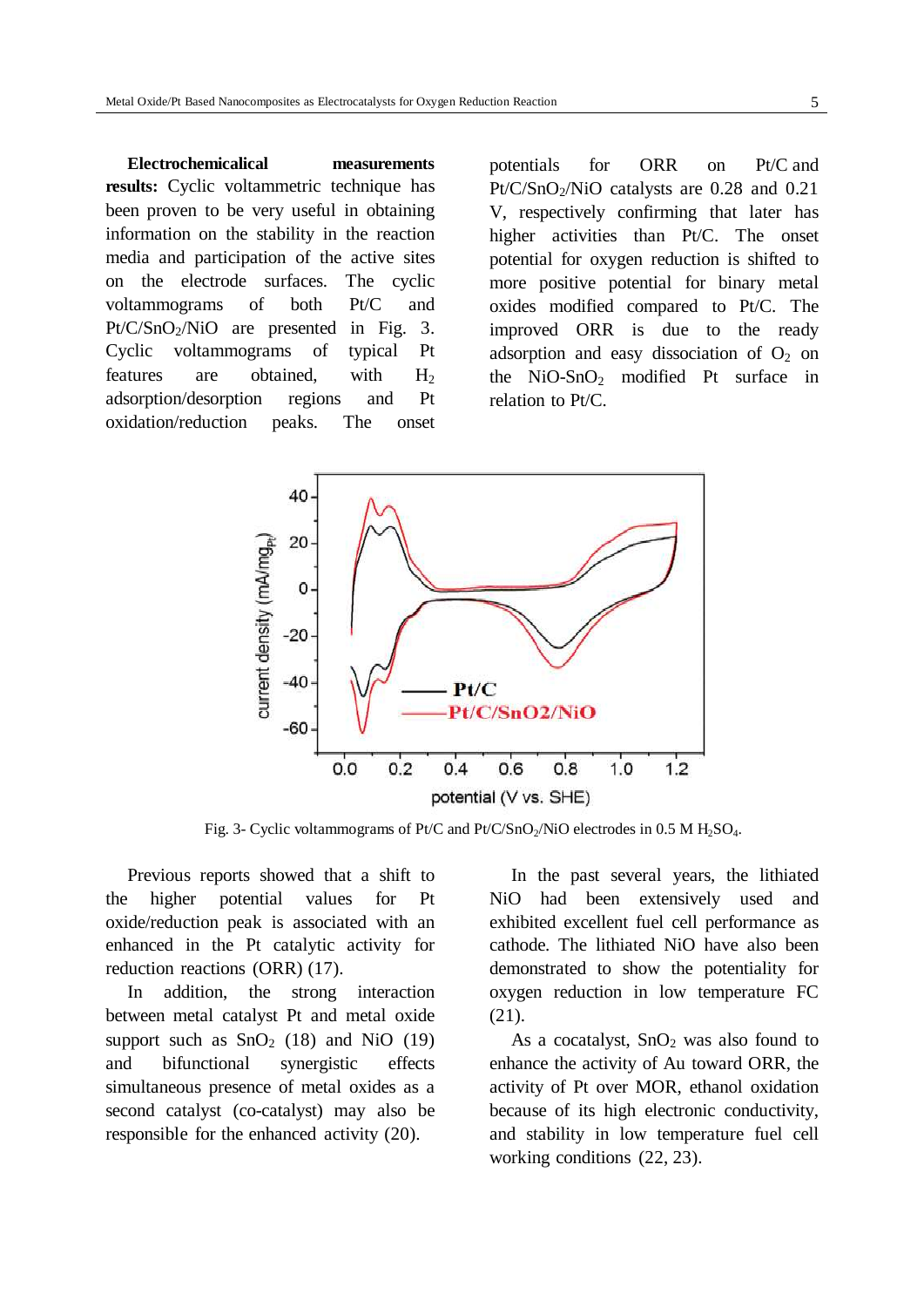These results show that the metal oxide support can affect the activity and stability of the cathode in the polymer electrolyte fuel cell. An enhanced activity was observed for ORR. This could indicate that the platinum surface is less covered by oxides, a hypothesis supported by the postponed oxide formation seen in the cyclic voltammograms of platinum deposited. However, the reason for the improved activity for ORR on the nickel oxide electrodes are not fully understood.

## **References**

- (1) Gasteiger, HA., Kocha, SS., Sompalli, B., Wagner, FT., Activity benchmarks and requirements for Pt, Pt-alloy, and non-Pt oxygen reduction catalysts for PEMFCs. *Applied Catalysis B Enviromental* **2005**, *56*, pp 9-35.
- (2) He, T., Kreidler, E., Xiong, L., Luo, J., Zhong, CJ, Alloy electrocatalysts. Journal Electrochemical Society **2006**, *153*, pp A1637-43.
- (3) Liang, CC., Juliard AL. The overpotential of oxygen reduction at platinum electrodes. *Journal of Electroanal. Chem*. **1965,** *9*, pp 390-391.
- (4) Ralph, TR., Hogarth MP. Catalysis for low temperature fuel cells. Part I: the cathode challenges. *Platinum Metals Review* **2002**, 46, pp 3-14.
- (5) Steele, BCH., Heinzel A. Materials for fuel-cell technologies. *Nature* **2001**, *414*, pp 345–352.
- (6) Chalk, SG., Miller JE. Key challenges and recent progress in batteries, fuel cells, and hydrogen storage for clean energy systems. *Journal Power Sources* **2006**, *159*, pp 73–80.
- (7) Siroma, Z., Ishii, K., Yasuda, K.,

Miyazaki, Y., Inaba, M., Tasaka, A. Imaging of highly oriented pyrolytic graphite corrosion accelerated by Pt particles. *Electrochemistry Communication* (2005). *7*, pp 1153– 1156.

- (8) Min, MK., Cho, J., Cho, K., Kim H. Particle size and alloying effects of Ptbased alloy catalysts for fuel cell applications. *Electrochimica Acta* **2000**, *45*, pp 4211-4217.
- (9) Xiong, L., Kannan, AM., Manthiram A. Pt–M (M¼Fe, Co, Ni and Cu) electrocatalysts synthesized by an aqueous route for proton exchange membrane fuel cells. *Electrochemistry Communications* **2002**, *4*, pp 898–903.
- (10) Okanishi, T., Matsui, T., Takeguchi, T., Kikuchi, R., Eguchi K. Chemical interaction between Pt and  $SnO<sub>2</sub>$  and influence on adsorptive properties of carbon monoxide. Applied Catalysis A: General **2006**, *298*, pp 181-186.
- (11) Nakada, M., Ishihara, A., Mitsushima, S., Kamiya, N., Ota K. Effect of tin oxides on oxide formation and reduction of platinum particles. *Electrochemical and Solid-State Letters* **2007**, *10*, pp F1.
- (12) Amin, RS. Pt–NiO/C anode electrocatalysts for direct methanol fuel cells. *Electrochimica Acta* **2012**, *59*, pp 499-508.
- (13) Huang, S.-Y., Ganesan, P., N. Popov, Electrocatalytic activity and stability of niobium-doped titanium oxide supported platinum catalyst for polymer electrolyte membrane fuel cells. *Applied Catalysis B: Enviromental* **2010**, *96*, pp 224–231.
- (14) Kinoshita K. Carbon: Electrochemicalical and Physicochemical Properties. John Wiley & Sons, New York, **1988**.
- (15) McLeod, EJ. Birss VI. Sol-gel derived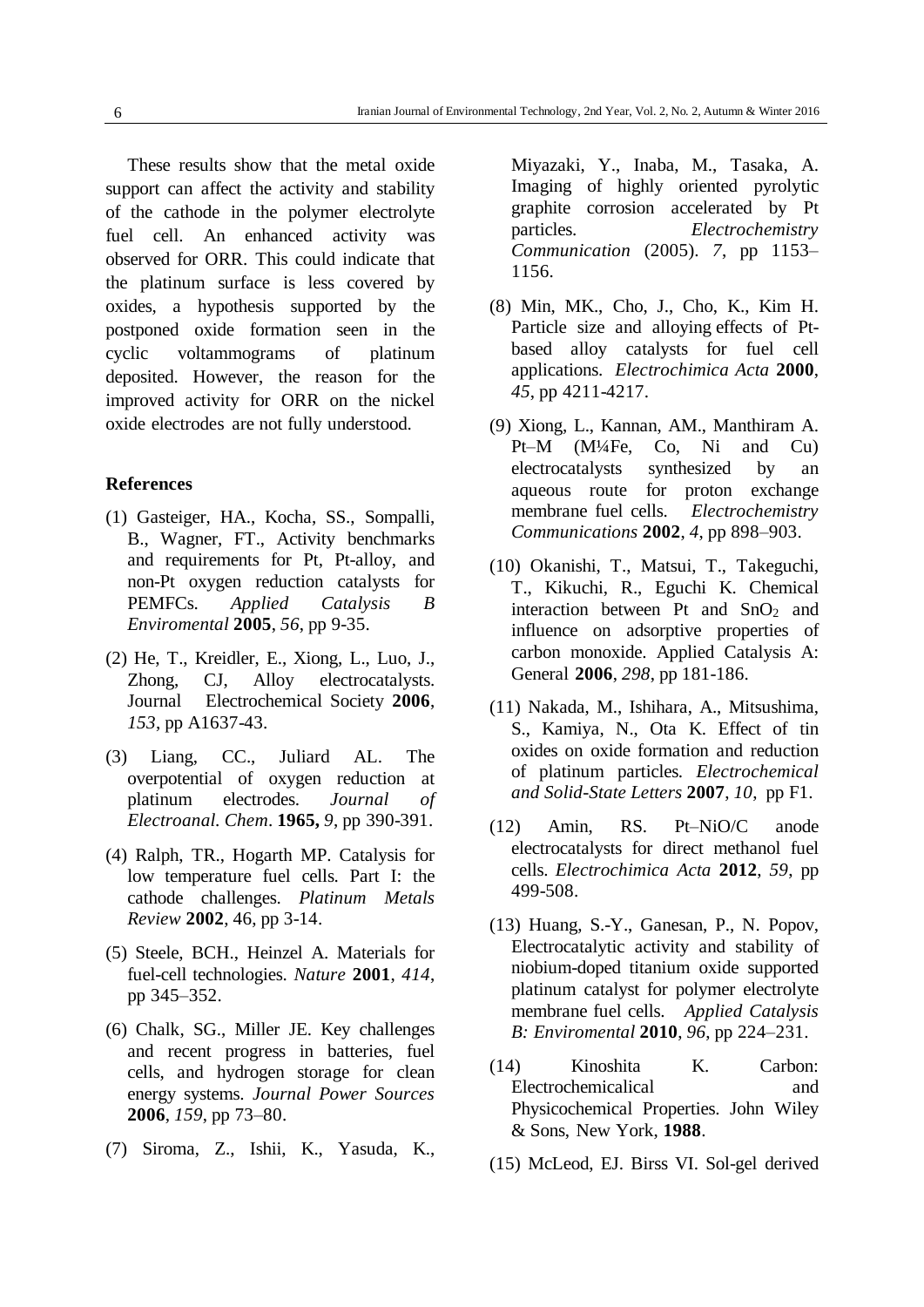$WO_x$  and  $WO_x/Pt$  films for direct methanol fuel cell catalyst applications. *Electrochimica Acta* **2005**, *51*, pp 684- 693.

- (16) He, C., Kunz, HR. Fenton JM. Evaluation of Platinum‐Based Catalysts for Methanol Electro‐oxidation in Phosphoric Acid Electrolyte. *Journal of Electrochemical Society* **1997**, *144*, pp 970-979.
- (17) Vogel, W., Timperman, L., Alonso-Vante, N. Probing metal substrate interaction of Pt nanoparticles: structural XRD analysis and oxygen reduction reaction. Applied Catalysis A **2010**, *377*, pp 167-173.
- (18) Okanishi, T., Matsui, T., Takeguchi, T. Chemical interaction between Pt and SnO<sub>2</sub> and influence on adsorptive properties of carbon monoxide. Applied Catalysis A **2006**, *298*, pp 181-187.
- (19) Amin, RS., Abdel Hameed, RM., El-Khatib, KM. Pt–NiO/C anode electrocatalysts for direct methanol fuel cells. *Electrochimica Acta* **2012**, *59*, pp 499–508.
- (20) Frolova, L., Lyskov, N., Dobrovolsky, Y. Nanostructured  $Pt/SnO<sub>2</sub> - SbOx-RuO<sub>2</sub>$ electrocatalysts for direct alcohol fuel cells. *Solid State Ionics* **2012**, *225*, pp 92–98.
- (21) Ringuedé, A., Wijayasinghe, A., Albin, V. Solubility and electrochemical studies of  $LiFeO<sub>2</sub>-LiCoO<sub>2</sub>-NiO$  materials for the MCFC cathode application. *Journal of Power Sources* **2006**, *160*, pp 789-795.
- (22) Fan, L., Zhang, H., Chen, M. Electrochemical study of lithiated transition metal oxide composite as symmetrical electrode for low temperature ceramic fuel cells. *International Journal of Hydrogen*

*Energy* **2013**, *38*, pp 11398-11405.

(23) Chen, Y., Wang, J., Meng, X., Atomic layer deposition assisted  $Pt-SnO<sub>2</sub>$  hybrid catalystse on nitrogen-doped CNTs with enhanced electrocatalytic activities for low temperature fuel cells. *International Journal of Hydrogen Energy* **2011**, *36*, pp 11085-11092.